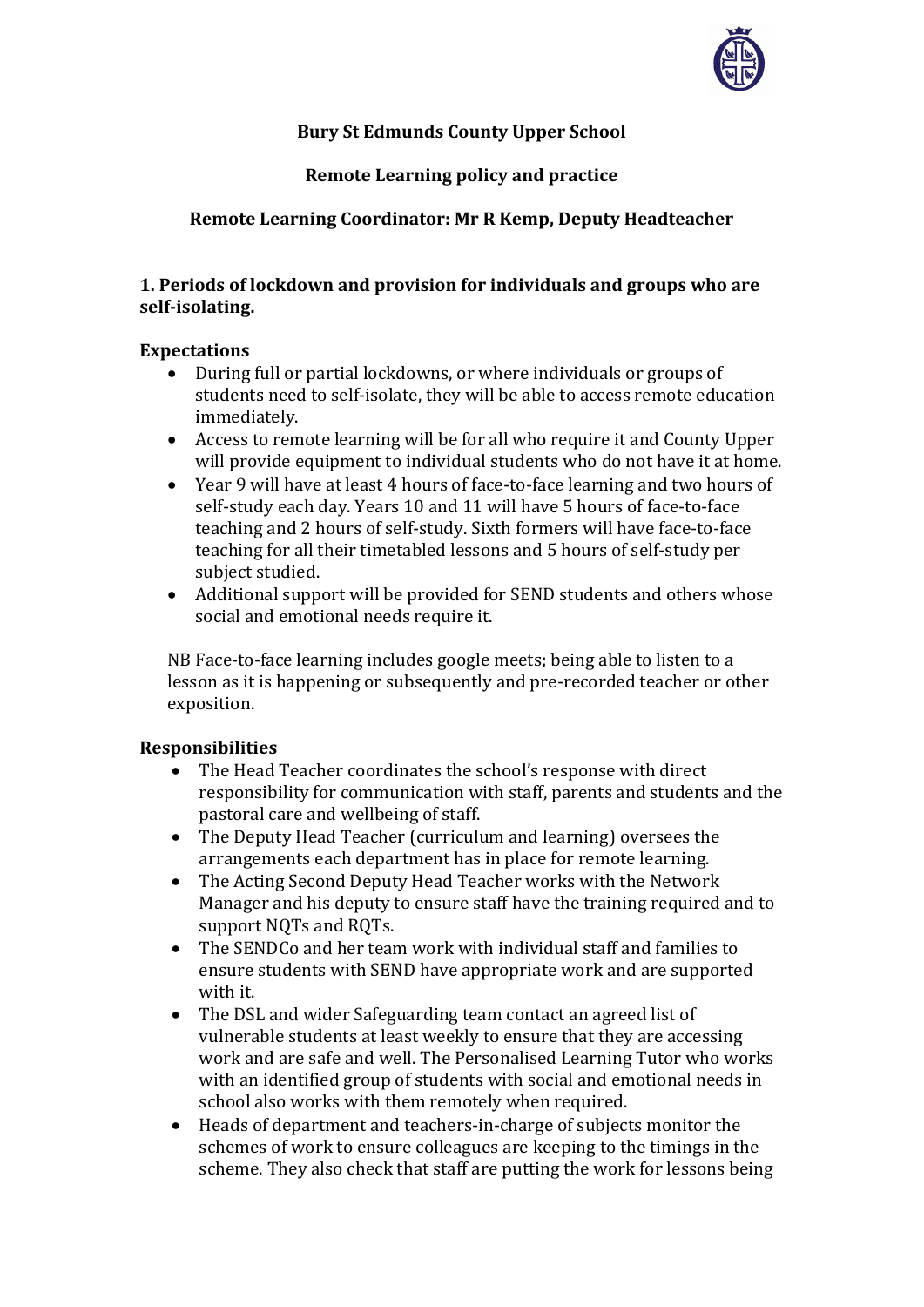

taught in school straight into the Google Classroom i.e. worksheets, notes, power points for a lesson are stored in Google Classroom for students to access at any time.

- The Acting Assistant Head Teacher, who oversees the cover arrangements, notifies the relevant HoDs of any staff who are too unwell to set work; normal procedures then apply.
- If a whole class or large group of students are self-isolating, the teachers of that group/s will deliver the lessons remotely as per the timetable.

## **Implementation**

- All staff are trained to use Google Classroom as a teacher and as a tutor. Staff have also been trained to record lessons using Loom and to have interactive lessons and meetings through Google Meet. Staff can also access short videos on using Loom and Google Meets, prepared by our technical team, to refer to if necessary.
- All Year 9 students have had a training session on using Google Classroom since joining us. The rest of the school used it during the lockdown period last academic year. Year 9 parents have been sent the Remote Learning Agreement for them and their children to sign. All other year groups signed this during the first lockdown. The school's E-Safe Policy accommodates remote learning.
- All work is going into Google Classroom as it is taught. Students at home can contact their teachers and tutor through Google Classroom. Feedback and marking also goes through the Classroom. Students at home receive a weekly conversation with tutor, Head or Assistant Head of Year.
- Each classroom teacher's desktop computer is connected to a microphone so that students at home can join lessons to hear the expositions and see the materials being projected to the class. These are also being recorded so that those unable to join at any given time are able to access them at a later time. Google Meets will supplement this as appropriate and will be used routinely for 6<sup>th</sup> form groups.
- In Years  $10 13$ , it is necessary to follow the exam specifications. In the event of a short lockdown the time will be spent on revision and reinforcement, rather than trying to introduce too much new material.
- In all years some work from the Oak Academy can be used. Staff were introduced to this in the summer term. Students in Years 9 – 11 all have access to GCSE Pod, Collins Connect and MyMaths.
- Teachers liaise with LSAs who support students in their lessons as normal so that LSAs offer virtual support to those who need it.
- The Student Support Coordinator, whose responsibility includes attendance, contacts students who are self-isolating including checking that they are coping with the work.
- Heads of Department have a spreadsheet for each of years 9, 10 and 11 that records the quantity and quality of work being completed by each student. Where there are concerns, these are communicated to the Heads of Year who contact parents/carers. Individual subject teachers are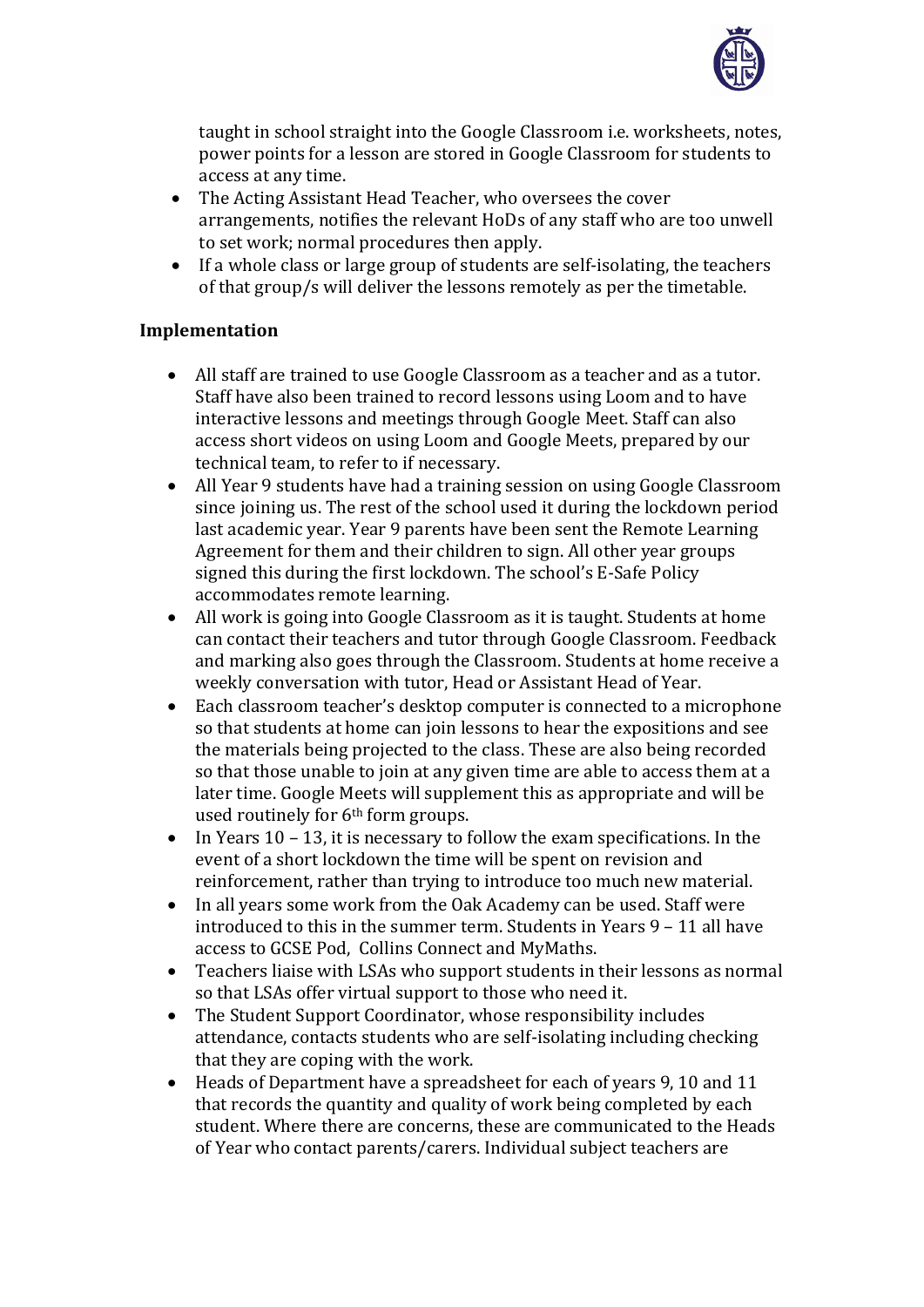

responsible for tracking their 6th form groups and making appropriate communications with home.

- A large number of Chrome Books have been issued to students who need them. This will be kept under continuous review.
- The school's weekly information sheet and monthly success newsletter will continue to be issued. During the previous lockdown they very successfully enabled communication with parents. Sending them via Parent Mail and placing them on our website enabled us to reach everybody.

## **2. Catch‐up provision**

- During the Professional Development Days in September, departments spent time looking at their GCSE and 'A' level specifications and adjusted their schemes of work across Years 10 -13.
- Our Year 9 have completed the GLS assessments.
- By the end of September 2020, all departments carried out an assessment with their GCSE and 'A' level students. This included formal practice examinations in English and mathematics for Year 11. All HoDs then had a planned meeting with the Head Teacher to discuss where students are and best use of catch-up provision.
- Formal catch up plans have been completed by all departments.
- Year 11's work experience fortnight was cancelled and an extra fortnight's teaching was built into all curriculum plans.
- Twenty-two Year 11 students who are struggling were identified during the summer term. These have dropped from four options to three and are receiving three additional hours of teaching in the core subjects each week.
- All Year 11 students are receiving an extra four double lessons in the core by coming out of PE for this time on a rota basis.
- Two part-time staff, a retired member of staff and a parent who always assists with our mathematics intervention programme completed the SP Tutors training session and are registered. This is enabling us to make the best use of our catch-up funding. We have included intervention lessons in the timetable of three existing staff.
- Reviews of progress for all year groups occur in late November and late January.

Approved September 2020 and revised January 2021.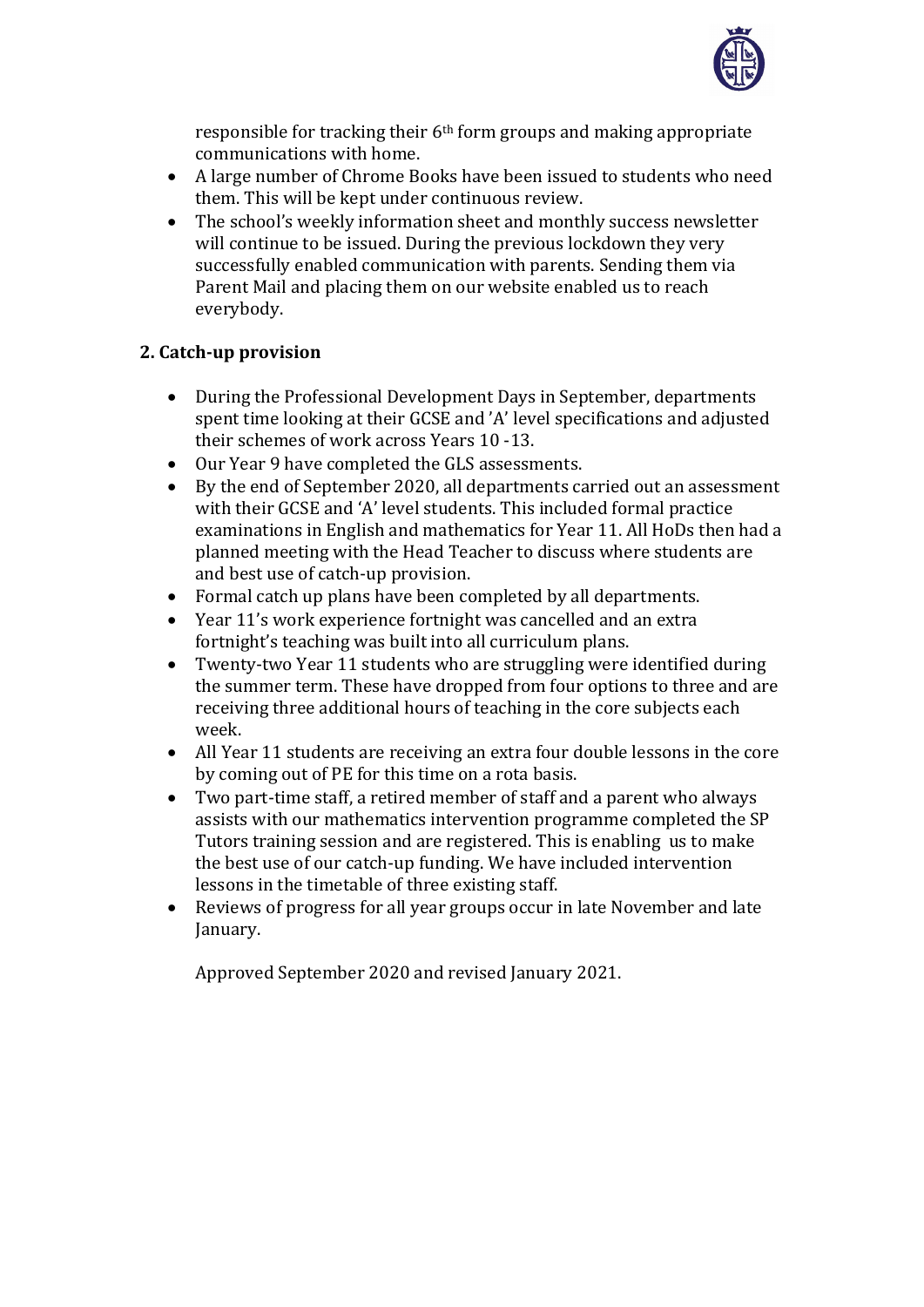

## **APPENDIX 1**

## **Remote Learning: A summary of expectations for students and parents**

#### **Students should:**

- Check Google Classroom to see the posts/resources/activities for each subject.
- Complete all set work and, if requested, to hand in work on Google Classroom or via email.
- Use Google Classroom to communicate with their teachers and ask questions if they do not understand/require help.
- Students should click 'mark as done' when they have completed a task.

#### **Parents should:**

- Encourage and support their children's work including: finding an appropriate place to work, checking that set work is completed and submitted by the time set by the teacher and ensuring that the normal school timetable is followed as much as possible.
- Contact the pupil's class teacher/tutor within school hours if there are any concerns.
- Check the weekly information sheet, 'The County Courier,' for all information regarding al aspects of remote learning and support.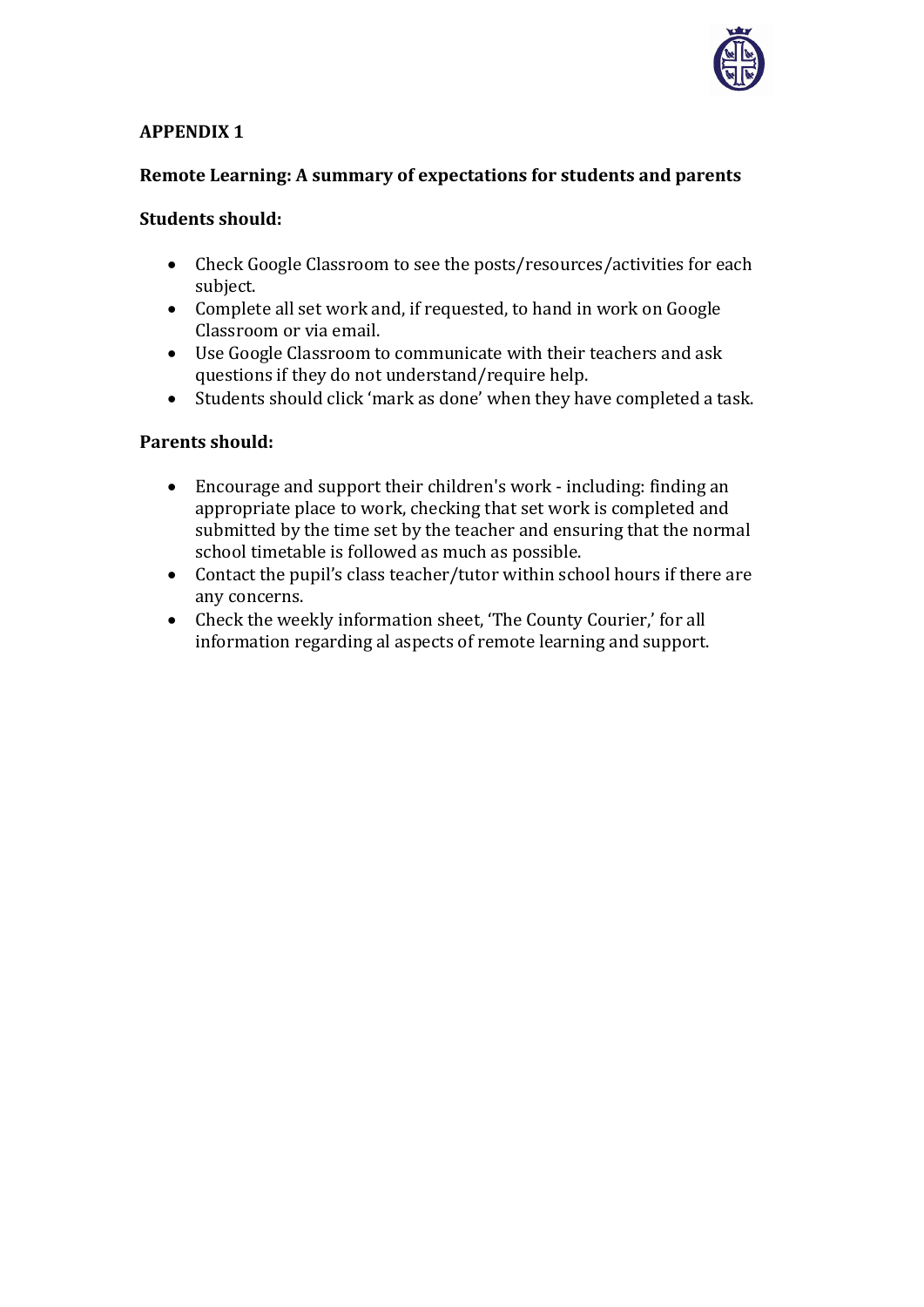

## **APPENDIX 2**

# **Remote Learning: A summary of expectations for staff**

## **a) Staff who are self‐isolating**

- Regularly upload teaching materials/lessons/activities to Google Classroom.
- Teachers are expected to answer pupil/parental queries on the same day.
- Set tasks on Google Classroom that includes lesson activities and resources, as well as any homework that would normally be set.
- Mark and feedback using the grades function on Google Classroom with the same regularity they would have done if in school.
- Set work that reflects the length of lesson time that is missed.
- Issue rewards and sanctions as they normally would if they were in school.
- Make sure that all resources are available online.

### **b) Enforced closure**

**Teachers** are expected to:

- regularly upload teaching materials/lessons/activities to Google Classroom.
- answer pupil/parental queries on the same day where possible. Teachers should only feel that they have to respond to emails between 9am and 5pm.
- Set tasks on Google Classroom that includes lesson activities and resources, as well as any homework that would normally be set.
- mark and feedback using the grades function on Google Classroom with the same regularity they would have done if in school.
- set work that reflects the length of lesson time that is missed.
- issue rewards and sanctions as they normally would if they were in school.
- make sure that all resources are available online.

#### **Heads of Year** are expected to:

- Communicate with tutors twice per week to check on issues arising from home learning.
- Encourage tutors to liaise with parents of tutees to check on progress.
- Communicate with the parents of any student referred by at least two Head of Department for not producing acceptable work.

#### **Heads of Department** are expected to:

- fulfil expectations of a normal classroom teacher.
- Regularly check in with their teams to ensure that teachers are consistent in their approaches and pick up on any potential concerns early on.
- notify year heads of students regularly failing to complete work.